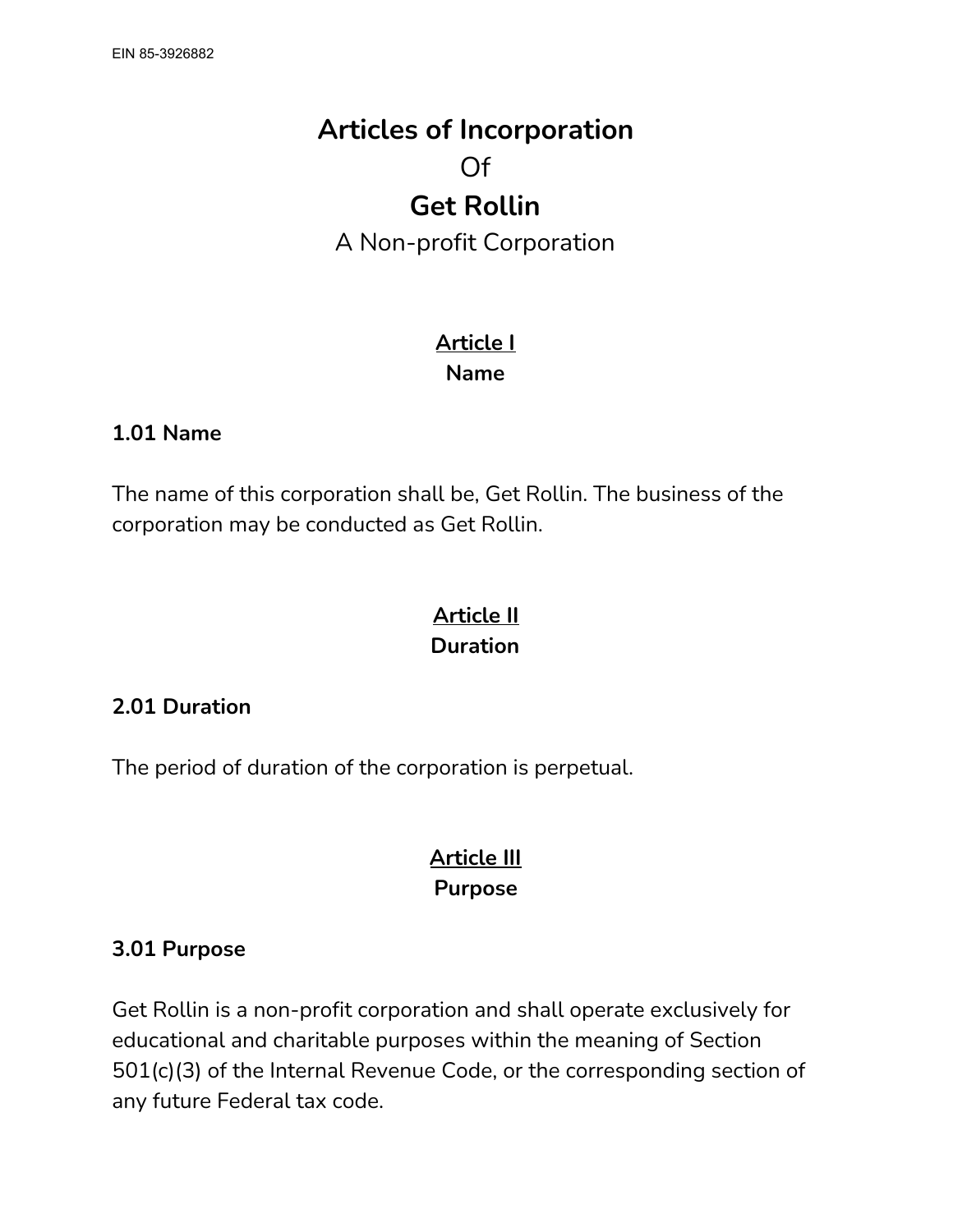Get Rollin's purpose is to be a networking hub that creates spaces, activities and opportunities for the roller community to connect within itself while nurturing the alternate talents, skill sets and abilities shared by many of its components; creating a self sustainable resilient net of resources that cultivates its culture as it allows it to engage more openly with other communities.

#### **3.02 Non-profit**

Get Rollin is designated as a nonprofit corporation.

## **Article IV Nonprofit Nature**

### **4.01 Non-profit Nature**

Get Rollin is organized exclusively for charitable and educational purposes including, for such purposes, the making of distributions to organizations that qualify as exempt organizations under section 501(c)(3) of the Internal Revenue Code, or corresponding section of any future federal tax code. No part of the net earnings of Get Rollin, shall inure to the benefit of, or be distributable to its members, trustees, officers, or other private persons, except that the corporation shall be authorized and empowered to pay reasonable compensation for services rendered and to make payments and distributions in furtherance of the purposes set forth in the purpose clause hereof.

Notwithstanding any other provision of this document, the corporation shall not carry on any other activities not permitted to be carried on (a) by any organization exempt from federal income tax under section 501(c)(3) of the Internal Revenue Code, corresponding section of any future federal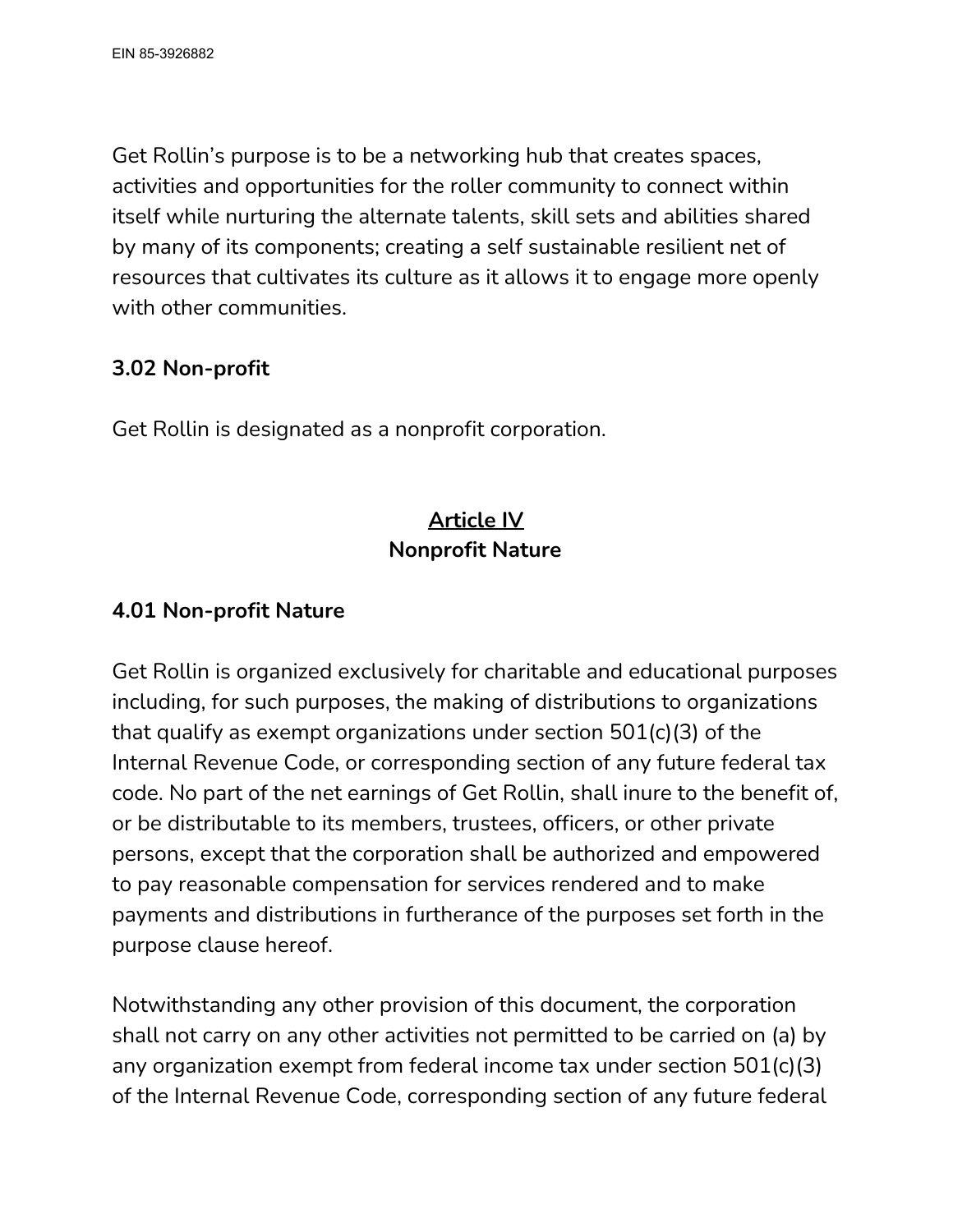tax code, or (b) by an organization, contributions to which are deductible under section 170(c)(2) of the Internal Revenue Code, or corresponding section of any future federal tax code.

Get Rollin is not organized and shall not be operated for the private gain of any person. The property of the corporation is irrevocably dedicated to its educational and charitable purposes. No part of the assets, receipts, or net earnings of the corporation shall inure to the benefit of, or be distributed to any individual. The corporation may, however, pay reasonable compensation for services rendered, and make other payments and distributions consistent with these Articles.

### **4.02 Personal Liability**

No officer or director of this corporation shall be personally liable for the debts or obligations of Get Rollin of any nature whatsoever, nor shall any of the property or assets of the officers or directors be subject to the payment of the debts or obligations of this corporation.

#### **4.03 Dissolution**

Upon termination or dissolution of Get Rollin, any assets lawfully available for distribution shall be distributed to one (1) or more qualifying organizations described in Section 501(c)(3) of the Internal Revenue Code of 1986 (or described in any corresponding provision of any successor statute) which organization or organizations have a charitable purpose which, at least generally, includes a purpose similar to the terminating or dissolving corporation.

The organization to receive the assets of Get Rollin hereunder shall be selected by the discretion of a majority of the managing body of Get Rollin and if it's members cannot so agree, then the recipient organization shall be selected pursuant to a verified petition in equity filed in a court of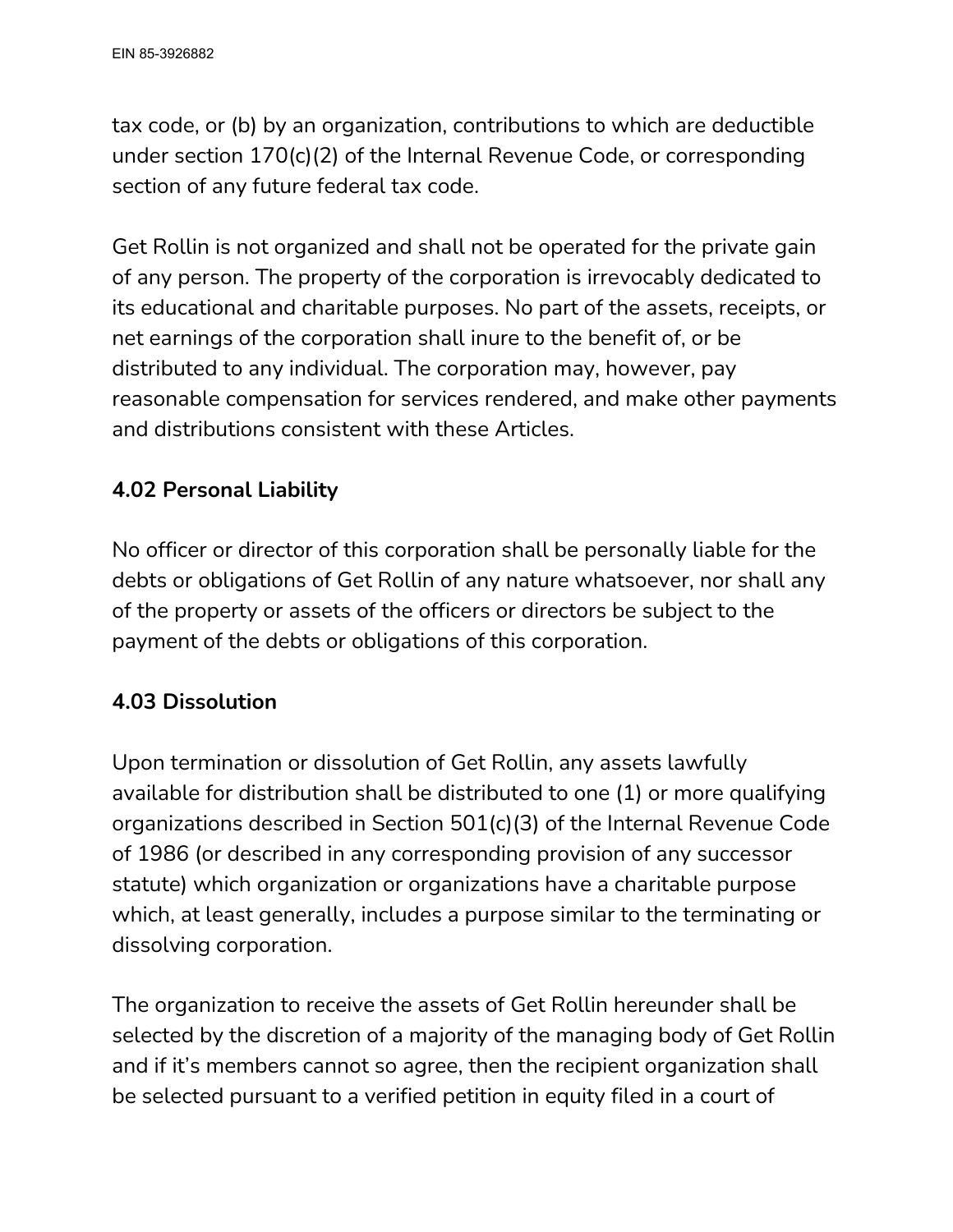proper jurisdiction against Get Rollin by one (1) or more of its managing body which verified petition shall contain such statements as reasonably indicate the applicability of this section. The court upon a finding that this section is applicable shall select the qualifying organization or organizations to receive the assets to be distributed, giving preference if practicable to organizations located within the state of Texas.

In the event that the court shall find that this section is applicable but that there is no qualifying organization known to it which has a charitable purpose, which, at least generally, includes a purpose similar to this corporation, then the court shall direct the distribution of its assets lawfully available for distribution to the Treasurer of the State of Texas to be added to the general fund.

## **4.04 Prohibited Distributions**

No part of the net earnings or properties of this corporation, on dissolution or otherwise, shall inure to the benefit of, or be distributable to, its members, directors, officers or other private person or individual, except that the corporation shall be authorized and empowered to pay reasonable compensation for services rendered and to make payments and distributions in furtherance of the purposes set forth in Article III, Section 3.01.

## **4.05 Restricted Activities**

No substantial part of the corporation's activities shall be the carrying on of propaganda, or otherwise attempting to influence legislation, and the corporation shall not participate in, or intervene (including the publishing or distribution of statements) in any political campaign on behalf of or in opposition to any candidate for public office.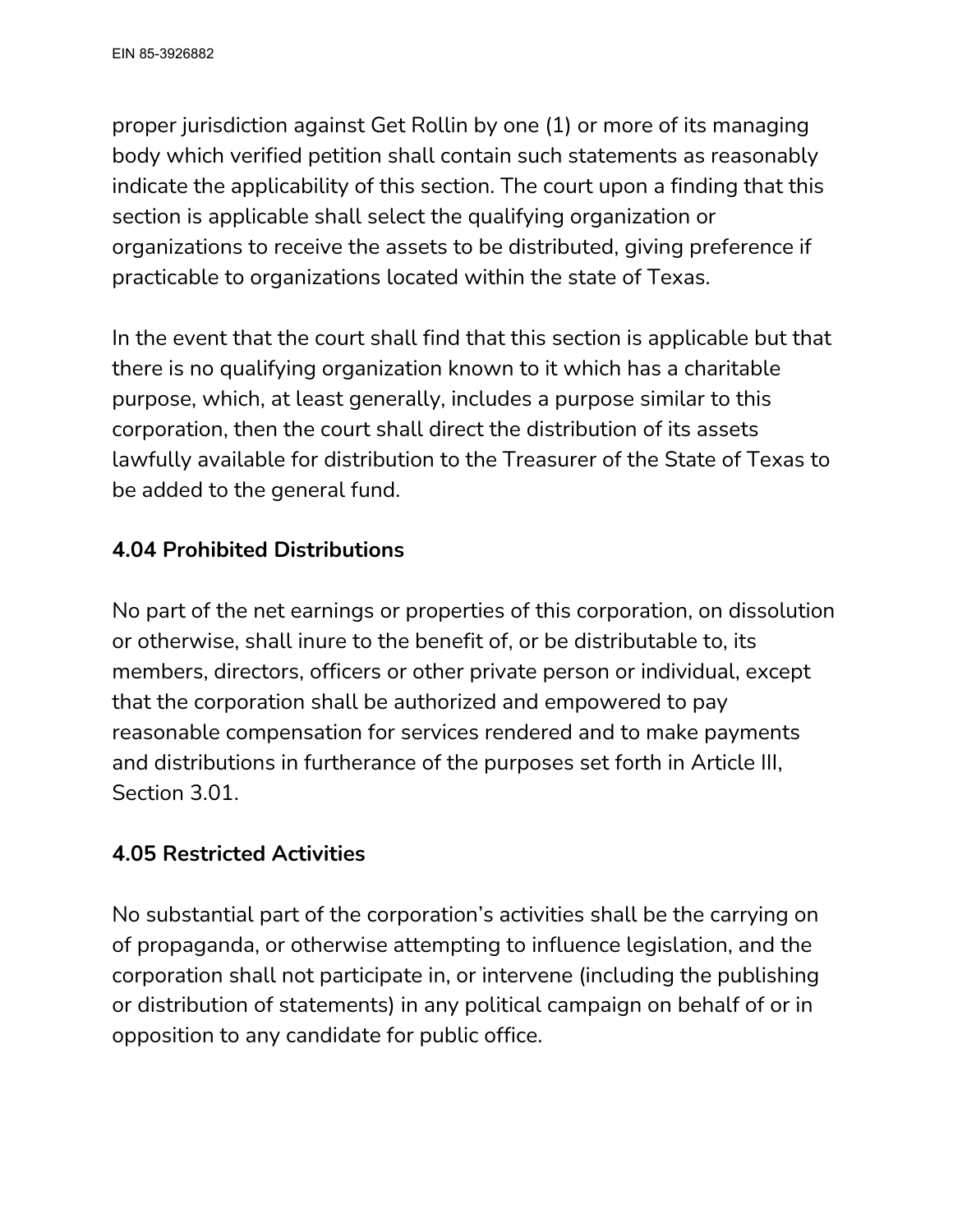### **4.06 Prohibited Activities**

Notwithstanding any other provision of these Articles, the corporation shall not carry on any activities not permitted to be carried on (I) by a corporation exempt from federal income tax as an organization described by Section 501(c)(3) of the Internal Revenue Code, or the corresponding section of any future federal tax code, or (II) by a corporation, contributions to which are deductible under Section 170(c)(2) of the Internal Revenue Code, or the corresponding section of any future federal tax code.

## **Article V Board of Directors**

#### **5.01 Governance**

Get Rollin shall be governed by its board of directors.

#### **5.02 Initial Directors**

The initial directors of the corporation shall be, Reynaldo Balasquides; Selena Ramirez; Nydia Quiles

## **Article VI Membership**

#### **6.01 Membership**

Get Rollin shall have no members. The management of the affairs of the corporation shall be vested in the board of directors, as defined in the corporation's bylaws.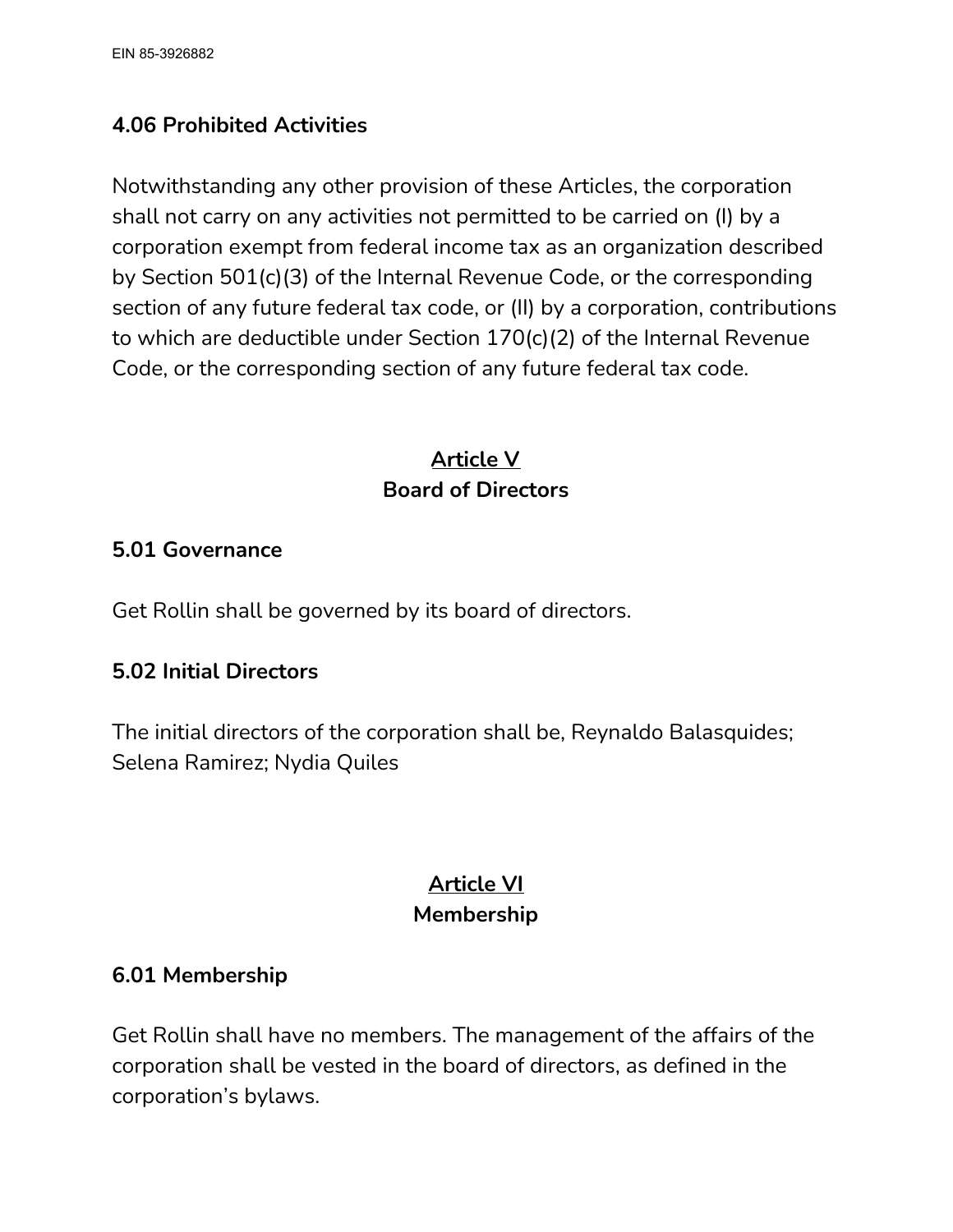## **Article VII Amendments**

#### **7.01 Amendments**

Any amendment to the Articles of Incorporation may be adopted by approval of two-thirds (⅔) of the board of directors.

## **Article VIII Addresses of the corporation**

#### **8.01 Corporate Address**

The physical address of the corporation is: 9090 Pearsall Road Atascosa, TX 78002

The mailing address of the corporation is: 4930 Walnut street Edinburg, TX 78541

## **Article IX Appointment of Registered Agent**

#### **9.01 Registered Agent**

The registered agent of the corporation shall be:

David Zamora 9090 Pearsall Road Atascosa, TX 78002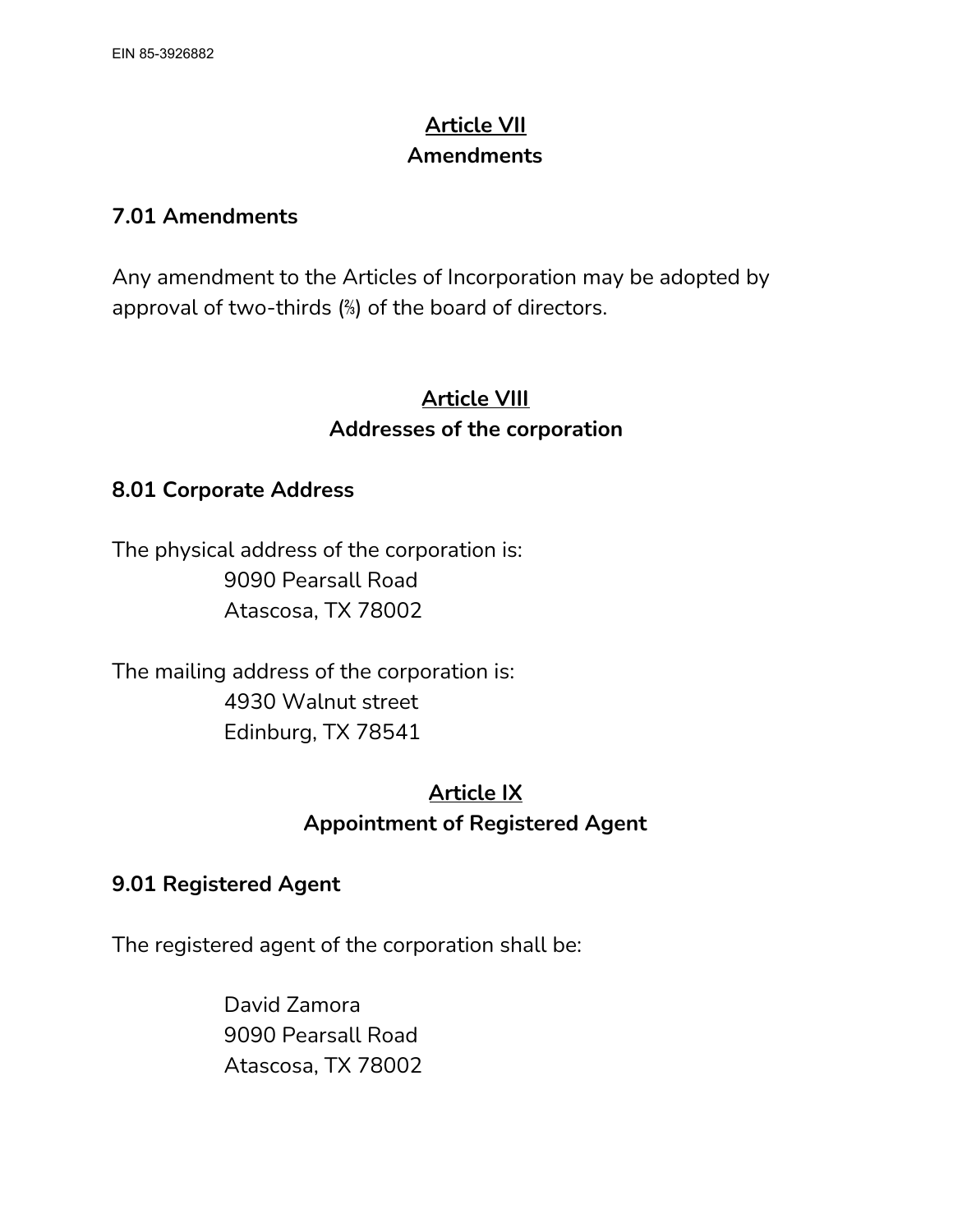## **Article X Incorporator**

### **10.01**

The incorporators of the corporation are as follow:

Reynaldo Balasquides 4930 Walnut st Edinburg, TX 78541

## **Certificate of Adoption of Articles of Incorporation**

We, the undersigned, do hereby certify that the above stated Articles of Incorporation of Get Rollin were approved by the board of directors on October, 6th 2020 and constitute a complete copy of Articles of Incorporation of Get Rollin.

Director 1 Selena Ramirez 4930 Walnut St. Edinburg, TX 78541

 $\frac{1}{2}$  / / /

Director 2 Reynaldo Balasquides 4930 Walnut St. Edinburg, TX 78541

 $\frac{1}{2}$  / / /

Director 3 Nydia Quiles 5680 Weblin Dr. Virginia Beach, VA 23462

 $\overline{\phantom{a}}$  / /